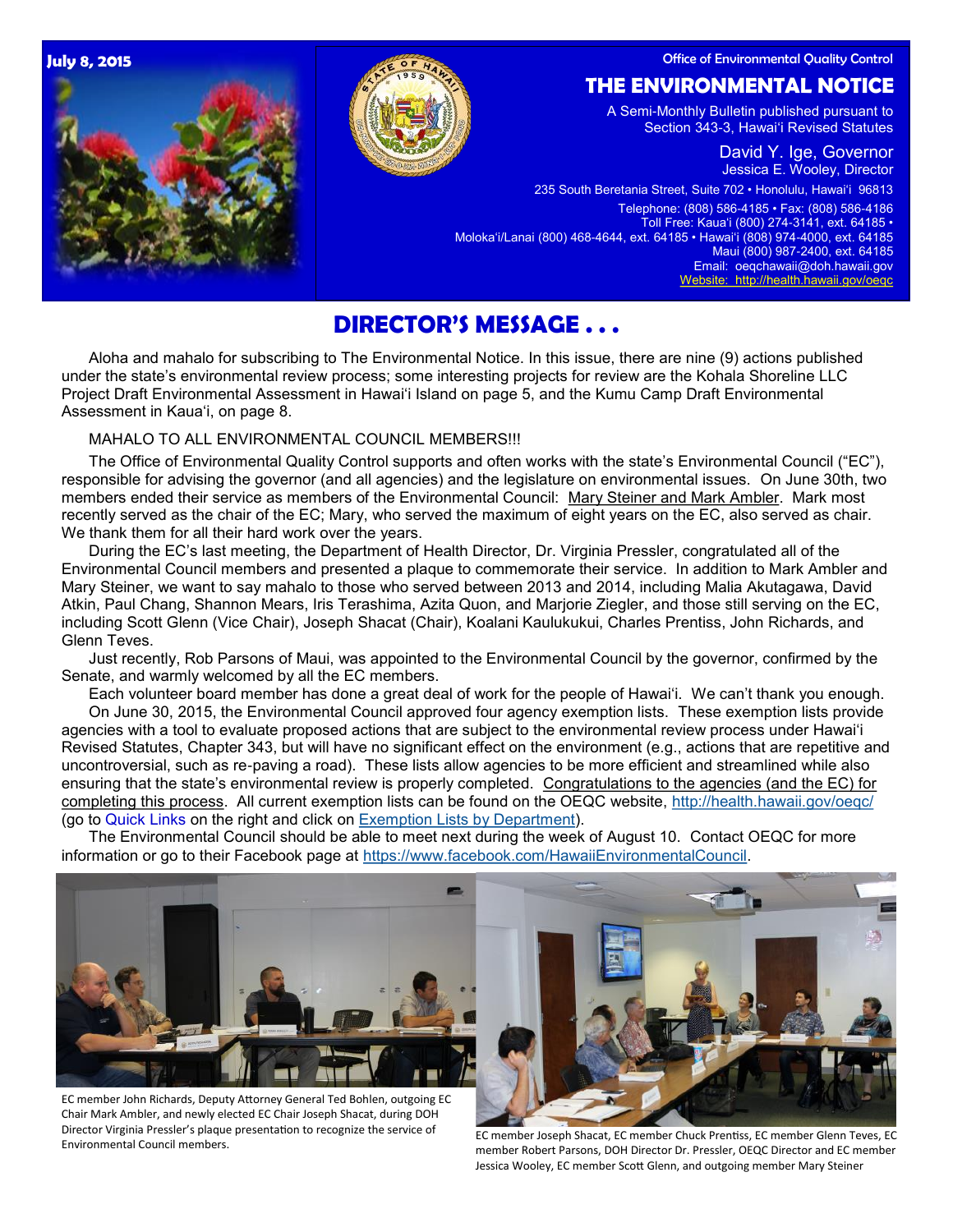## **GLOSSARY OF TERMS AND DEFINITIONS**

#### **Agency Actions**

Any department, office, board, or commission of the state or county government which is part of the executive branch of that government per [HRS 343-2.](http://www.capitol.hawaii.gov/hrscurrent/Vol06_Ch0321-0344/HRS0343/HRS_0343-0002.htm)

#### **Applicant Actions**

Any person who, pursuant to statute, ordinance, or rule, requests approval for a proposed action per **HRS** [343-2.](http://www.capitol.hawaii.gov/hrscurrent/Vol06_Ch0321-0344/HRS0343/HRS_0343-0002.htm)

#### **Draft Environmental Assessment**

When an Agency or Applicant proposes an action that [triggers](http://www.capitol.hawaii.gov/hrscurrent/Vol06_Ch0321-0344/HRS0343/HRS_0343-0005.htm) HRS 343, an Environmental Assessment shall be prepared at the earliest practicable time to determine whether an environmental impact statement shall be required per [HRS 343-5\(b\),](http://www.capitol.hawaii.gov/hrscurrent/Vol06_Ch0321-0344/HRS0343/HRS_0343-0005.htm) for Agency actions and [HRS 343-5\(e\),](http://www.capitol.hawaii.gov/hrscurrent/Vol06_Ch0321-0344/HRS0343/HRS_0343-0005.htm) for Applicant actions. For actions for which the agency anticipates a Finding of No Significant Impact (AFNSI), a Draft EA (DEA) shall be made available for public review and comment for 30 days and public notice is published in this periodic bulletin.

### **Final Environmental Assessment and Finding of No Significant Impact**

The Agency shall respond in writing to comments on a DEA received during the review and prepare a Final EA (FEA) to determine whether an environmental impact statement shall be required. The FEA must respond to all public comments. If there are no significant impacts, then the Agency will issue a Finding of No Significant Impact (FONSI). An Environmental Impact Statement will not be required and the project may then be implemented. The public has 30 days from the notice of a FONSI in this bulletin to ask a court to require the preparation of an EIS.

### **Final Environmental Assessment and Environmental Impact Statement Preparation Notice**

An EIS shall be required if the Agency finds that the proposed action may have a significant effect on the environment. The Agency shall file notice of such determination with OEQC, called an EIS Preparation Notice (EISPN) along with the supporting Final EA. After the notice of the FEA-EISPN is published in this bulletin, the public has 30 days to request to become a consulted party and make written comments. The public (including the Applicant) has 60 days from the notice of the EISPN in this bulletin to ask a court to not require the preparation of an EIS.

### **Act 172-2012, Direct-to-EIS, Environmental Impact Statement Preparation Notice (with no EA)**

Act 172-2012, amended HRS 343, by providing for an agency to bypass the preparation of an environmental assessment for various actions that in the experience of the agency would clearly require the preparation of an EIS. Until administrative rules have been drafted, the agency must submit its determination that an EIS is required for an action (Act 172-2012, EISPN) with a completed OEQC publication form detailing the specifics of the action to enable the public to request for a period of thirty-days, to be consulted parties in the preparation of the Draft EIS. Comments and responses must be incorporated into the subsequent Draft EIS.

#### **Act 312-2012, Secondary Actions in the Highway or Public Right Of Way**

Act 312-2012, amended HRS 343, by adding a new section (HRS 343-5.5., entitled "Exception to applicability of chapter.") HEPA now allows for a statutory exception for "secondary actions" (those that involve infrastructure in the highway or public right-ofway) provided that the permit or approval of the related "primary action" (those outside of the highway or public-right-of-way and on private property) is not subject to discretionary consent and further provided that the applicant for the primary action submits documentation from the appropriate agency confirming that no further discretional approvals are required. An aid to understanding this is to visualize residential driveway improvements in the public rightof-way, versus, retail outlet driveway improvements in the public right-of-way.

#### **Draft Environmental Impact Statement**

After receiving the comments on the EISPN, the Agency or Applicant must prepare a Draft Environmental Impact Statement (DEIS). The [content requirements](http://gen.doh.hawaii.gov/sites/har/AdmRules1/11-200.htm#sec_17) of the DEIS shall contain an explanation of the environmental consequences of the proposed action including the direct, indirect and cumulative impacts and their mitigative measures. The public has 45 days from the first publication date in this bulletin to comment on a DEIS. The DEIS must respond to comments received during the EISPN comment period in a point-by-point manner.

#### **Final Environmental Impact Statement**

After considering all public comments filed during the DEIS stage, the Agency or Applicant must prepare a Final EIS (FEIS). The FEIS must respond in a pointby-point manner to all comments from the draft and must be included in the FEIS. See here for [style](http://gen.doh.hawaii.gov/sites/har/AdmRules1/11-200.htm#sec_19) concerns. For Applicant projects, the Approving Agency is authorized to accept the FEIS and must do so within 30-days or the FEIS is accepted as a matter of law. For an Agency project, the Governor or the Mayor (or their designated representative) is the Accepting Authority, and unlike applicant actions, there is no time limit on the accepting authority reviewing the FEIS. Only after the FEIS is accepted may the project be implemented.

#### **Acceptability**

If the FEIS is **accepted**, notice of this action is published in this bulletin. The public has 60 days from the date of notice of acceptance to ask a court to vacate the acceptance of a FEIS. For Applicant actions, non-acceptance by the Approving Agency is cause for the Applicant to administratively appeal to the Environmental Council. For Agency actions, there is no such administrative appeal. In both instances, the Applicant or the proposing Agency can prepare a revised DEIS after a nonacceptance determination.

#### **National Environmental Policy Act**

The National Environmental Policy Act (NEPA) requires federal projects to prepare an EA or EIS. In many ways it is similar to Hawaiʻi's law. Some projects require both a State and Federal EIS and the public comment procedure should be [coordinated.](http://gen.doh.hawaii.gov/sites/har/AdmRules1/11-200.htm#sub_9) OEQC publishes NEPA notices in this bulletin to help keep the public informed of important federal actions.

#### **Conservation District**

Any use of land in the State Conservation District requires a Conservation District Use Application (CDUA). These applications are reviewed and approved by the Board of Land and Natural Resources. Members of the public may intervene in the permit process. Notices of permit applications are published in this bulletin.

#### **Special Management Area and Shoreline Setback Area**

The Special Management Area (SMA) is along the coastline of all islands and development in this area is generally regulated by **HRS 205A**, and county ordinance. A special subset of the SMA that is regulated by HRS 343, is the [Shoreline Setback Area.](http://www.capitol.hawaii.gov/hrscurrent/Vol04_Ch0201-0257/HRS0205A/HRS_0205A-0041.htm) Most development in this area requires a Special Management Permit. This bulletin posts notice of these SMA applications to encourage public input.

#### **Shoreline Certifications**

State law requires that Hawaiʻi shorelines be surveyed and certified when necessary to clearly establish the shoreline setback from the certified shoreline. The public may participate in the process to help assure accurate regulatory boundaries. Private land owners often petition to have their shoreline certified by the State surveyor prior to construction. This bulletin publishes notice from the Department of Land and Natural Resources of shoreline certification applicants and final certifications or rejections.

#### **Environmental Council**

The **Environmental Council** is a 15-member citizen board appointed by the Governor. They serve as a liaison between the Director of OEQC and the general public concerning ecology and environmental quality. The Council makes the rules that govern the Environmental Impact Statement process (HRS 343). [Agendas](http://calendar.ehawaii.gov/calendar/html/event) of their regular meetings are posted on the Internet and the public is invited to attend.

#### **Administrative Exemption Lists**

Government agencies must keep a list describing the minor activities they regularly perform that are [exempt](http://gen.doh.hawaii.gov/sites/har/AdmRules1/11-200.htm#sec_8) from the environmental review process. These lists and any amendments shall be submitted to the Council for review and concurrence [\(HAR 11-200-8\(d\)\)](http://gen.doh.hawaii.gov/sites/har/AdmRules1/11-200.htm#sec_8). This bulletin will publish an agency's draft exemption list for public comment prior to Council decision making, as well as notice of the Council's decision on the list.

#### **Endangered Species**

This bulletin is required by **HRS 343-3(c)**, to publish notice of public comment periods or public hearings for Habitat Conservation Plans (HCP), Safe Harbor Agreements (SHA), or Incidental Take Licenses (ITL) under the federal Endangered Species Act, as well as availability for public inspection of a proposed HCP or SHA, or a proposed ITL (as a part of an HCP or SHA).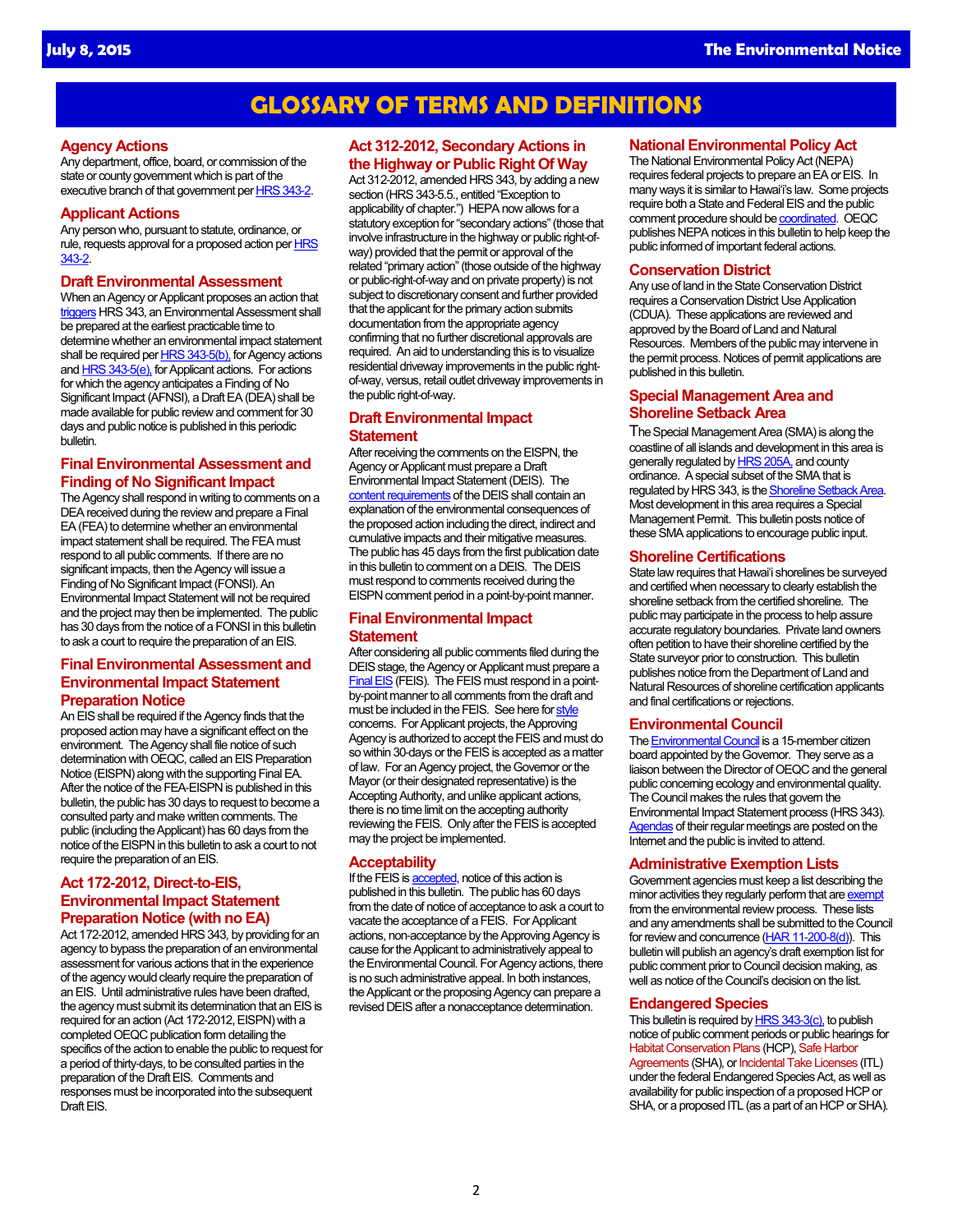# **TABLE OF CONTENTS**

|                | <b>FRONT PAGE</b>                                                                                                 |  |
|----------------|-------------------------------------------------------------------------------------------------------------------|--|
|                |                                                                                                                   |  |
|                |                                                                                                                   |  |
|                |                                                                                                                   |  |
|                | HAWAI'I (HRS 343)                                                                                                 |  |
|                | 1. Hawai'i County Mass Transit Agency Base Yard and Maintenance Facility 5(b) FEA (FONSI) 4                       |  |
|                |                                                                                                                   |  |
|                |                                                                                                                   |  |
|                |                                                                                                                   |  |
|                | O'AHU (HRS 343)                                                                                                   |  |
|                |                                                                                                                   |  |
|                | 6. Kaka'ako Community Transit Oriented Development Overlay Plan 5(b) FEIS  6                                      |  |
| 7 <sub>1</sub> |                                                                                                                   |  |
|                | <b>KAUA'I (HRS 343)</b>                                                                                           |  |
|                |                                                                                                                   |  |
|                |                                                                                                                   |  |
|                | <b>COASTAL ZONE MANAGEMENT NOTICES</b>                                                                            |  |
|                |                                                                                                                   |  |
|                | <b>SHORELINE NOTICES</b>                                                                                          |  |
|                |                                                                                                                   |  |
|                |                                                                                                                   |  |
|                |                                                                                                                   |  |
|                | <b>FEDERAL NOTICES</b>                                                                                            |  |
|                | 1. Notice of Intent for a Programmatic Draft EIS for Invasive Rodent and Mongoose Control and Eradication on U.S. |  |
|                | Pacific Islands Within the National Wildlife Refuge System and in Native Ecosystems in Hawai'i 11                 |  |
|                | 2. Notice of Availability of Record of Decision for Navy Real Estate Actions in Support of Honolulu               |  |
|                |                                                                                                                   |  |
|                | 3. Endangered and Threatened Wildlife and Plants; Technical Corrections for 54 Wildlife and                       |  |
|                |                                                                                                                   |  |
|                |                                                                                                                   |  |
|                |                                                                                                                   |  |

## **GENERAL ANNOUNCEMENTS AND INFORMATION**............................................................................................... 12

**HRS 343, document \* count in this issue 5(b) – 05 Agency Actions 5(e) – 04 Applicant Actions**

*\* (excluding administrative exemption declarations / lists)*

The pandanus tree on the right is similar to the coconut tree in its use as a valuable resource by Hawaiians and other Pacific Islanders. The pandanus leaves are used for thatching material, mat weaving, clothing, carrying bags, hats, and decoration. The pandanus plant is therefore very important to cultural practitioners.

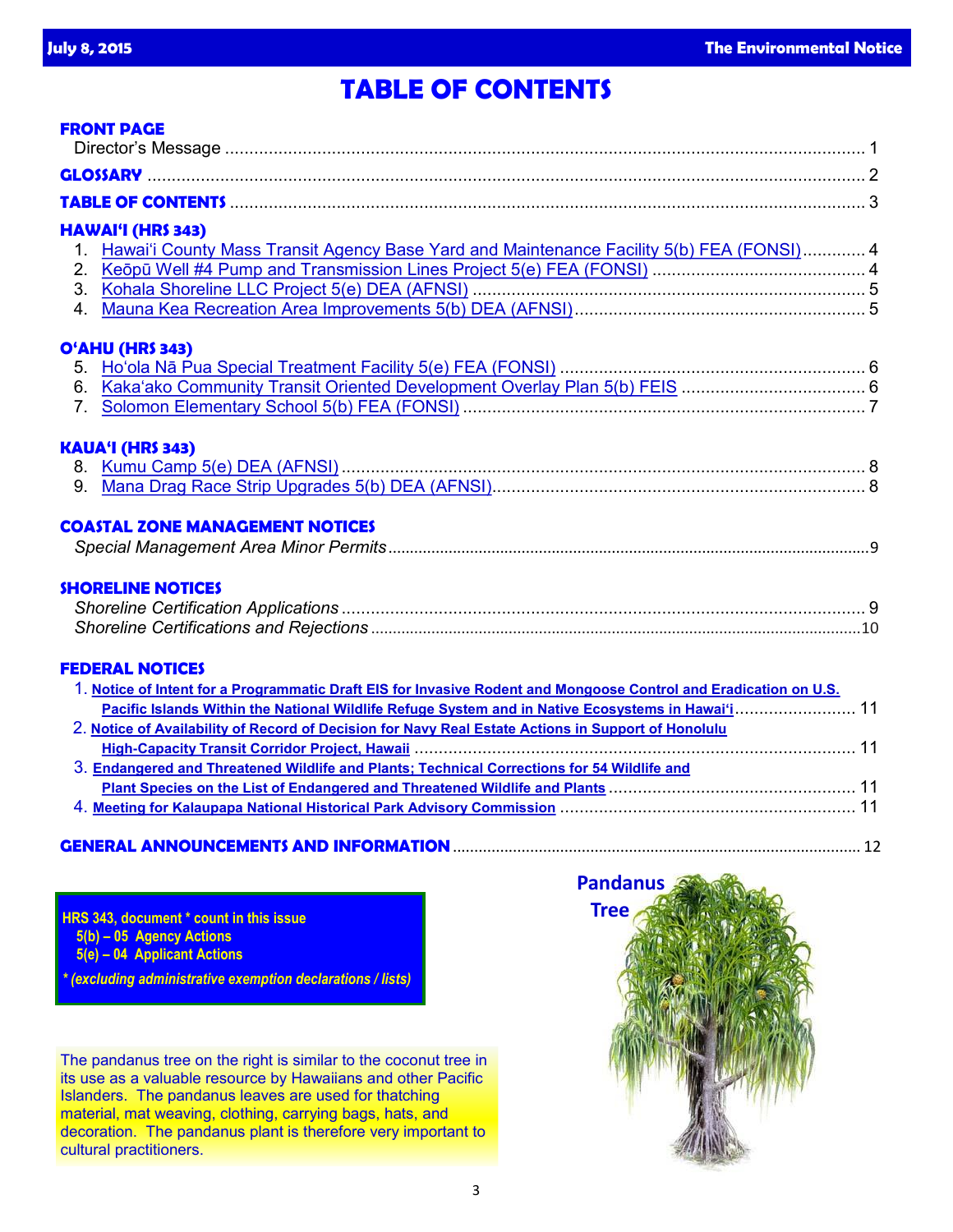# **HAWAI'I (HRS 343)**

## **1. [Hawai'i County Mass Transit Agency Base Yard and Maintenance Facility 5\(b\) FEA \(FONSI\)](http://oeqc.doh.hawaii.gov/Shared%20Documents/EA_and_EIS_Online_Library/Hawaii/2010s/2015-07-08-HA-5B-FEA-Hawaii-County-Mass-Transit-Agency-Base-Yard-and-Maintenance-Facility.pdf)**

| Island:                                                                                    | Hawaiʻi                                                                             |
|--------------------------------------------------------------------------------------------|-------------------------------------------------------------------------------------|
| District:                                                                                  | South Hilo                                                                          |
| TMK:                                                                                       | $(3)$ 2-1-013:148 (portion)                                                         |
| Special Permit, Plan Approval, National Pollutant Discharge Elimination<br><b>Permits:</b> |                                                                                     |
|                                                                                            | System Permit, Grading/Building Permits, Noise Permit                               |
| <b>Proposing/Determination</b>                                                             |                                                                                     |
| County of Hawai'i Mass Transit Agency, 25 Aupuni Street, Hilo, HI 96720.<br>Agency:        |                                                                                     |
|                                                                                            | Contact: Tiffany Kai, (808) 961-8343                                                |
| <b>Consultant:</b>                                                                         | PBR HAWAII & Associates, Inc., 1001 Bishop Street, Suite 650, Honolulu,             |
|                                                                                            | HI 96813. Contact: Vincent Shigekuni, (808) 521-5631                                |
| <b>Status:</b>                                                                             | Finding of No Significant Impact Determination                                      |
|                                                                                            | The County of Hougiii Mass Transit Authority (MTA) is proposing to construct a boss |

The County of Hawai'i Mass Transit Authority (MTA) is proposing to construct a base yard and maintenance facility for transit operations ("the Base Yard and Maintenance Facility"). The proposed base yard will be located on a five-acre portion of tax map key (TMK) (3) 2-1-013:148 on Pana'ewa Drag Strip Road in Waiākea, South Hilo, Island of Hawai'i ("the Project Site").

The purpose of the proposed Base Yard and Maintenance Facility is to better support the MTA's operations, which include providing island-wide public transportation, administrative support to the Hawai'i County Transportation Commission, and overseeing taxicab operators. The MTA has grown significantly over the years and is in need of its own facility to improve efficiency and the work environment. Currently, it is located in the Schultz Siding facility where it shares limited space with the Department of Public Works.

Development of the proposed Base Yard and Maintenance Facility will include construction of a 26,500 square foot building with 19,500 square feet of warehouse space for transit vehicle maintenance, washing, and repair. The building will also include office space for administrative staff who oversee daily transit operations as well as storage space.

## **2. [Keōpū Well #4 Pump and Transmission Lines Project 5\(e\) FEA \(FONSI](http://oeqc.doh.hawaii.gov/Shared%20Documents/EA_and_EIS_Online_Library/Hawaii/2010s/2015-07-08-HA-5E-FEA-Keopu-Well-Number-4-Pump-and-Transmission-Lines-Project.pdf))**

| Island:            | Hawaiʻi                                                                                                                                                                                                                        |
|--------------------|--------------------------------------------------------------------------------------------------------------------------------------------------------------------------------------------------------------------------------|
| District:<br>TMK:  | North Kona<br>Hawi<br>(3) 7-5-001:115; (3) 7-5-001:159, 160, 161, and 162; (3) 7-5-013:022; (3) 7-5                                                                                                                            |
|                    | -024:999, (3) 7-5-002:999, and (3) 7-4-002:999                                                                                                                                                                                 |
| Permits:           | <b>Conservation District Use Permit Extension, National Pollutant Discharge</b><br><b>Waikoloa</b><br>Mauna Kea                                                                                                                |
|                    | Elimination System – Notice of Intent [Construction] (NPDES-NOI[C]), Water                                                                                                                                                     |
|                    | Use Permit, Water Pipeline Installation, Well Construction & Pump<br>lailua-Kona                                                                                                                                               |
|                    | Installation Permits, Underground Injection Control Permit, Conditional<br>Island of<br>Holbaloa<br>Paho<br>Hawar <sup>®</sup>                                                                                                 |
|                    | Approval, New Potable Water Source, Noise Permit and/or Noise Variance,<br>Volcano                                                                                                                                             |
|                    | County Plan Approval, Subdivision, Grubbing, Grading, and Stockpiling                                                                                                                                                          |
|                    | Permit, and Building Permits, Construction within County Road right of way                                                                                                                                                     |
| <b>Applicant:</b>  | Forest City Hawai'i Kona, LLC, 5173 Nimitz Road, Honolulu, HI 96818.<br>Ocean View                                                                                                                                             |
|                    | Contact: Ann Bouslog, (808) 839-8769                                                                                                                                                                                           |
| <b>Approving</b>   |                                                                                                                                                                                                                                |
| Agency:            | Department of Water Supply, County of Hawai'i, 45 Kēkūanāo'a Street, Suite 20, Hilo, HI 96720.<br>Contact: Quirino Antonio, Jr., (808) 961-8050                                                                                |
| <b>Consultant:</b> | Planning Solutions, Inc., 210 Ward Avenue, Suite 330, Honolulu, HI 96814.                                                                                                                                                      |
|                    | Contact: Charles Morgan, (808) 550-4539                                                                                                                                                                                        |
|                    | Eta dia any fikialan'i Chambiana di Language (Chambia) ang ang mga kalayang mga kalayang mga kalayang mga kalayang mga kalayang mga kalayang mga kalayang mga kalayang mga kalayang mga kalayang mga kalayang mga kalayang mga |

**Status:** Finding of No Significant Impact Determination.

Forest City Hawai'i Kona, LLC is proposing to convert an existing exploratory well (Keōpū Well #4, State Well No. 3957-05) in North Kona, Island of Hawaiʻi, to a production well to serve as an additional water source for the Hawai'i County Department of Water Supply's (DWS) system. When completed, the new production well and associated control building, booster pump, and transmission lines will be turned over to the County DWS for full operation. Improvements that will be required consist of the following:

Installation of a 1,050 gallons per minute (GPM) pump in the Keōpū Well #4;

-Construction at the Keōpū #4 well site of a control building to house the motor control center for the pump and a chlorination water treatment system;

-Grading and paving of the existing 900-foot-long access road between the Keōpū #4 well site and Mamalahoa Highway; -Installation of a 12-inch, 890-foot-long pipeline from the Keōpū #4 well site to the existing County of Hawaiʻi,

Department of Water Supply (DWS) 1.0 million gallon (MG) Keōpū storage reservoir;

-Construction at the Keōpū reservoir site of a booster pump station; and

-Installation of a 16-inch, 3,600-foot-long pipeline in the Mamalahoa Highway roadway.



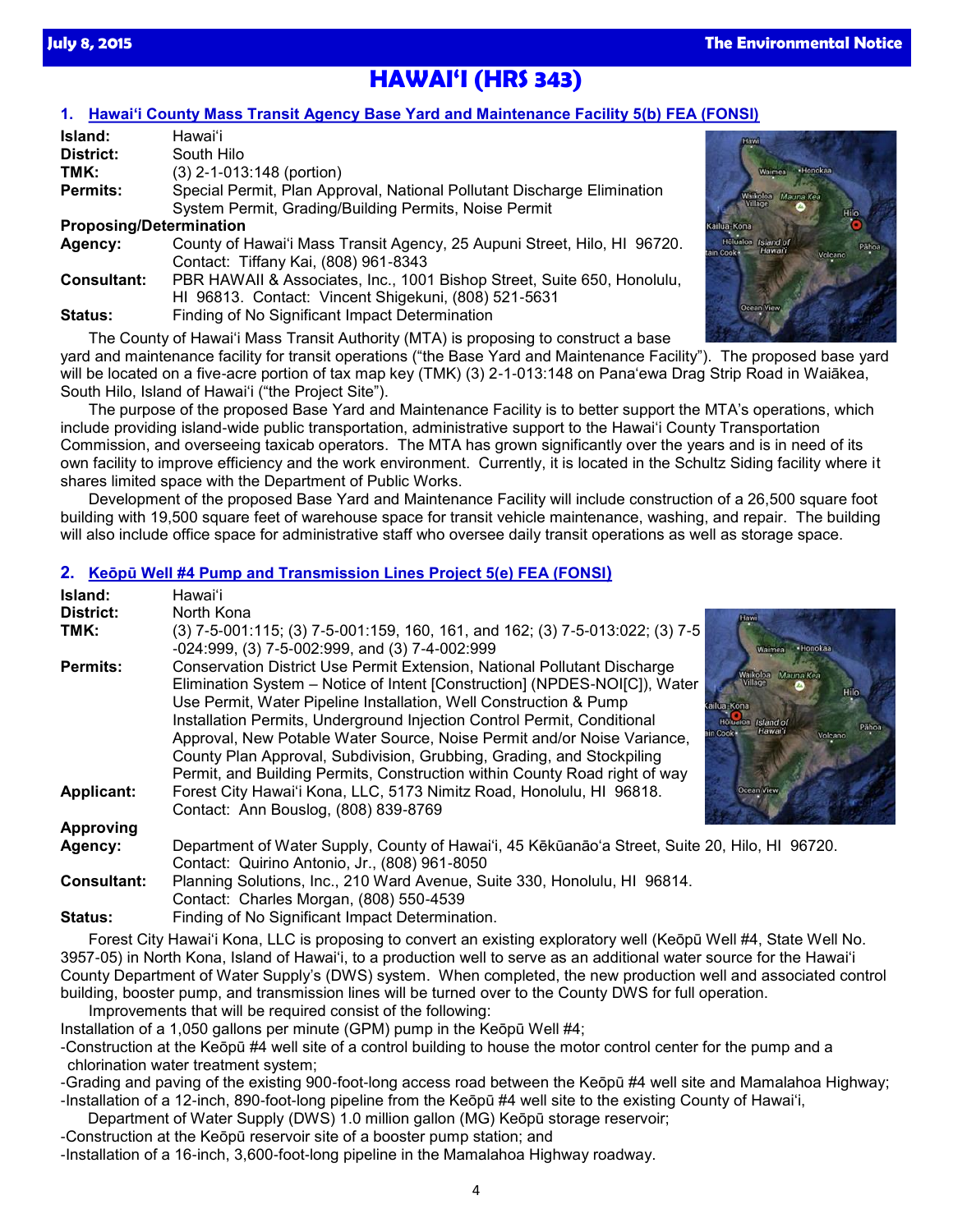## **3. [Kohala Shoreline LLC Project 5\(e\) DEA \(AFNSI\)](http://oeqc.doh.hawaii.gov/Shared%20Documents/EA_and_EIS_Online_Library/Hawaii/2010s/2015-07-08-HA-5E-DEA-Kohala-Shoreline-LLC-Project.pdf)**

| Island:                              | Hawaiʻi                                                                                                                                                                                                                                                                                                                                                                                                                                                                                                                                                                |                                                                                                |
|--------------------------------------|------------------------------------------------------------------------------------------------------------------------------------------------------------------------------------------------------------------------------------------------------------------------------------------------------------------------------------------------------------------------------------------------------------------------------------------------------------------------------------------------------------------------------------------------------------------------|------------------------------------------------------------------------------------------------|
| District:                            | North Kohala                                                                                                                                                                                                                                                                                                                                                                                                                                                                                                                                                           | ·Honokaa<br>Waimea                                                                             |
| TMK:                                 | $(3)$ 5-9-001:008                                                                                                                                                                                                                                                                                                                                                                                                                                                                                                                                                      |                                                                                                |
| <b>Permits:</b>                      | County of Hawai'i, Department of Public Works, Engineering Division:<br>Grading Permit.                                                                                                                                                                                                                                                                                                                                                                                                                                                                                | Mauna Kea<br>Hilo                                                                              |
|                                      | County of Hawai'i, Planning Department, Variance and/or Planned Unit<br>Development Permit and Subdivision Approval. County of Hawai'i, Leeward<br>Planning Commission, Special Management Area Use Permit and Change<br>of Zone Recommendation.<br>County of Hawai'i, County Council, Change of Zone Approval. State<br>Department of Transportation: Approval for Work within State Roadway<br>Right-of- Way. State of Hawai'i, Department of Health: Underground<br>Injection Control (UIC) permit, National Pollutant Discharge Elimination System (NPDES) permit. | ailua∃Kona<br>Hölualoa Island of<br>Pähoa<br>Hawai'i<br>in Cook<br>olcano<br><b>Ocean View</b> |
| <b>Applicant:</b>                    | Kohala Shoreline, LLC, c/o Carlsmith Ball, 121 Waianuenue Avenue, Hilo, HI 96720.                                                                                                                                                                                                                                                                                                                                                                                                                                                                                      |                                                                                                |
| Approving                            |                                                                                                                                                                                                                                                                                                                                                                                                                                                                                                                                                                        |                                                                                                |
| Agency:                              | Hawai'i County Planning Department, 101 Aupuni Street, Suite 3, Hilo, HI 96720.<br>Contact: Bethany Morrison, (808) 961-8138                                                                                                                                                                                                                                                                                                                                                                                                                                           |                                                                                                |
| <b>Consultant:</b><br><b>Status:</b> | Geometrician Associates, P.O. Box 396, Hilo, HI 96721. Contact: Ron Terry, (808) 969-7090<br>Statutory 30-day public review and comment period starts; comments are due by August 7, 2015.                                                                                                                                                                                                                                                                                                                                                                             |                                                                                                |
|                                      | Please send comments to the applicant, approving agency, and consultant.                                                                                                                                                                                                                                                                                                                                                                                                                                                                                               |                                                                                                |

Kohala Shoreline, LLC proposes to develop a 9-lot subdivision makai of Akoni Pule Highway (on a 37.88-acre parcel three (3) miles north of Kawaihae. The owner proposes to downzone from Single-Family Residential (RS-15) to Residential and Agricultural (RA-3a) to permit less dense development. The project includes an existing lateral shoreline access, planned public parking and a mauka-makai shoreline access, and planned accommodation of the Ala Kahakai National Historic Trail on the existing Ala Loa/jeep trail. Except for one lot configured to accommodate the trail, the setback from the shoreline to the building pads would be a minimum of 100 feet. No threatened or endangered plant species are present, and wide-ranging endangered vertebrates would be protected by construction timing and project design. Implementation of archaeological preservation, data recovery plans and burial treatment plans will mitigate impacts to historic sites. Cultural impacts on traditional gathering along the shoreline will be avoided by the large shoreline buffer and public access provisions. Due to 25-foot height restrictions, low density and setbacks from both the highway and shoreline on the sloped lot, visual effects will be minor. Water quality effects were calculated considering water extraction, wastewater infiltration and irrigation return, and they will be negligible.

## **4. [Mauna Kea Recreation Area Improvements 5\(b\) DEA \(AFNSI\)](http://oeqc.doh.hawaii.gov/Shared%20Documents/EA_and_EIS_Online_Library/Hawaii/2010s/2015-07-08-HA-5B-DEA-Mauna-Kea-Recreation-Area-Improvements.pdf)**

| Island:<br>District:           | Hawaiʻi<br>Hāmākua                                                                                                                                                                                                                                                                                                                                                                                                                                                                                                                                                                         | Hawi                                                                                                  |
|--------------------------------|--------------------------------------------------------------------------------------------------------------------------------------------------------------------------------------------------------------------------------------------------------------------------------------------------------------------------------------------------------------------------------------------------------------------------------------------------------------------------------------------------------------------------------------------------------------------------------------------|-------------------------------------------------------------------------------------------------------|
| TMK:<br><b>Permits:</b>        | $(3)$ 4-4-016:003 (portion)<br>National Pollutant Discharge Elimination System Permit (State DOH),<br>Conservation District Use Permit (State DLNR), Grading and Grubbing<br>Permits (County DPW), Building Permits and Plan Approval (County DPW)<br>and Planning), Chapter 6e, HRS, determination from State Historic<br>Preservation Division on historic property effects, Disability and<br>Communication Access Board (DCAB) plan review and approval,<br>Consistency with Section 6(f)(3) of the Land and Water Conservation Fund<br>Act approval from DLNR Division of State Parks | <b>Mauna Kea</b><br>ailuaEKona<br>Holualoa<br>Island of<br>Hawai'i<br>in Cook<br>olcano<br>Ocean View |
| <b>Proposing/Determination</b> |                                                                                                                                                                                                                                                                                                                                                                                                                                                                                                                                                                                            |                                                                                                       |
| Agency:                        | County of Hawai'i, Department of Parks and Recreation, 101 Pauahi Street, Suite 6, Hilo, HI 96720.<br>Contact: James Komata, (808) 961-8311                                                                                                                                                                                                                                                                                                                                                                                                                                                |                                                                                                       |
| <b>Consultant:</b>             | Geometrician Associates, P.O. Box 396. Hilo, HI 96721. Contact: Ron Terry, (808) 969-7090,<br>rterry@hawaii.rr.com                                                                                                                                                                                                                                                                                                                                                                                                                                                                         |                                                                                                       |
| <b>Status:</b>                 | Statutory 30-day public review and comment period starts; comments are due by August 7, 2015.<br>Please send comments to the proposing/determination agency and consultant.                                                                                                                                                                                                                                                                                                                                                                                                                |                                                                                                       |
|                                | The project would improve the water system, recreational cabins, access, parking, landscaping, park amenities and<br>security/ maintenance facilities of the Mauna Kea Recreation Area. Despite the high demand for recreational cabins, the<br>Island of Hawai'i has limited ontions. The cool climate sunny skies, and proximity to hunting hiking and astronomy                                                                                                                                                                                                                         |                                                                                                       |

Island of Hawai'i has limited options. The cool climate, sunny skies, and proximity to hunting, hiking and astronomy made the site popular for the half a century it was a park under the jurisdiction of the DLNR. A lack of funding and maintenance led to eventual closure to general public use. Through an intergovernmental agreement, the County has taken over maintenance and management. Although the Pōhakuloa area has a rich history, the continual demolition and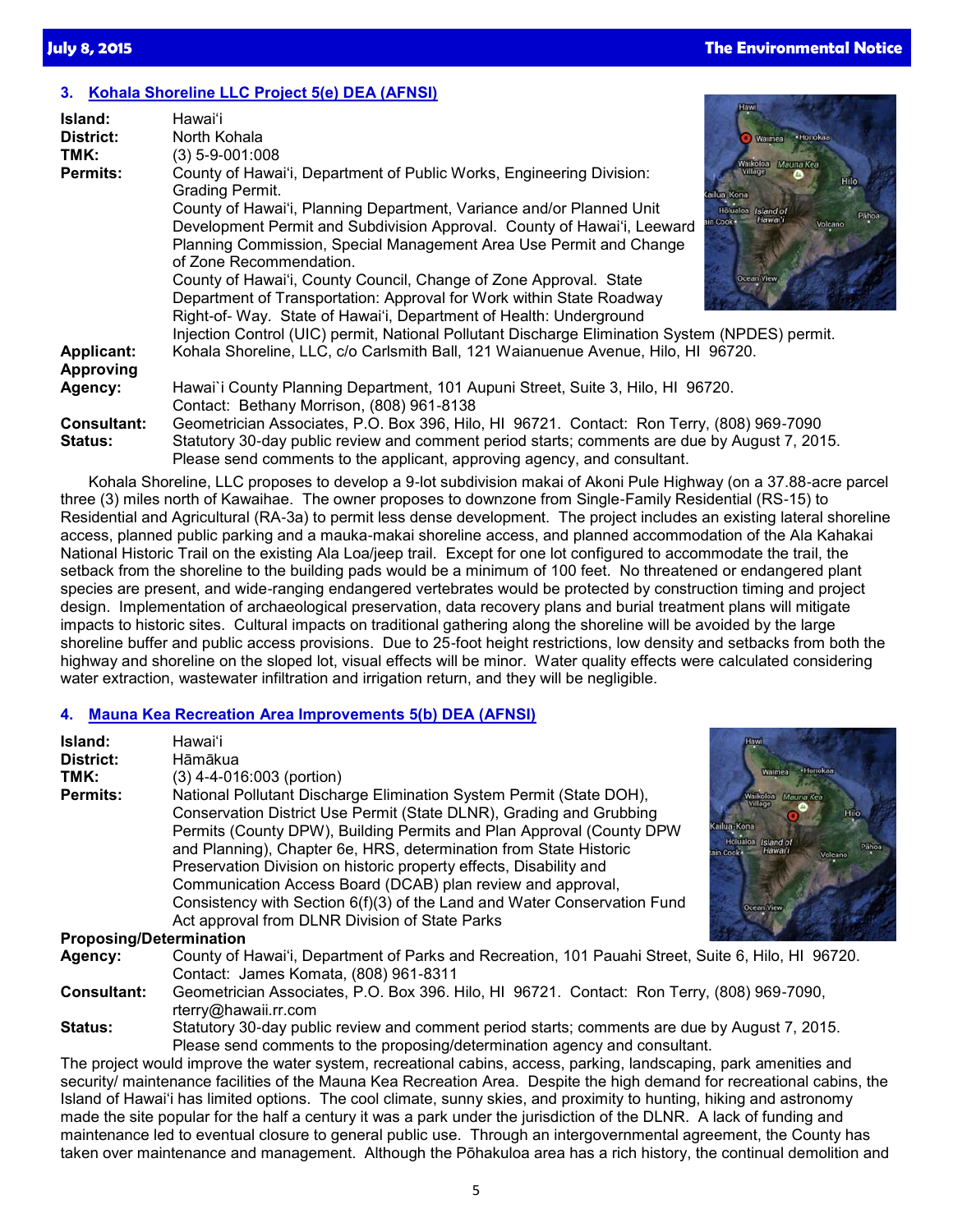reconstruction of structures of various eras means that no historic properties are present or will be affected by the proposed action. No endangered plant species are present in any part of the park that will be affected by the proposed activities. Several wide-ranging endangered vertebrates will be protected by construction-phase and operational precautions and management practices. Erosion and sedimentation impacts will be avoided through BMPs implemented as parts of several permits. Cultural uses on the mostly developed site will not be affected by the action and cultural

# **O'AHU (HRS 343)**

## **5. [Ho'ola Nā Pua Special Treatment Facility 5\(e\) FEA \(FONSI\)](http://oeqc.doh.hawaii.gov/Shared%20Documents/EA_and_EIS_Online_Library/Oahu/2010s/2015-07-08-OA-5E-FEA-Hoola-Na-Pua-Special-Treatment-Facility.pdf)**

| Island:            | Oʻahu                                                                              |    |
|--------------------|------------------------------------------------------------------------------------|----|
| District:          | Ko'olauloa                                                                         | Ha |
| TMK:               | (1) 5-8-001:051                                                                    |    |
| Permits:           | Building and Conditional Use (major), SMA (minor)                                  |    |
| Applicant:         | Ho'ola Nā Pua, 58-130 Kamehameha Highway, Hale'iwa, HI 96712.                      |    |
|                    | Contact: Jody Allione, (808) 347-3174                                              |    |
| Approving          |                                                                                    |    |
| Agency:            | Department of Land and Natural Resources, 1151 Punchbowl Street, Room              |    |
|                    | 220, Honolulu, HI 96813. Contact: Barry Cheung, (808) 587-0419                     |    |
| <b>Consultant:</b> | North Shore Consultants, 2333 Kapiolani Boulevard, Suite 3017, Honolulu, HI 96826. |    |
|                    | Contact: Devin J. Robichaux, (808) 368-5352                                        |    |
| <b>Status:</b>     | Finding of No Significant Impact Determination                                     |    |

Ho'ola Nā Pua is a non-profit organization dedicated to providing female child victims of sex trafficking with a therapeutic home capable of addressing the unique needs of children who have been sexually exploited. The proposed action is for renovation of the former Crawford Convalescent Home on the North Shore of O'ahu for use as a special treatment facility to address the needs of female children who have been sexually abused. The existing building is well suited for the purpose, but it has been heavily vandalized over the past 6 months and will require complete internal renovation. Ho'ola Nā Pua will raise funds for construction and operation from both public and private sources. The facility will be the central location of the non-profit organization. In addition to internal renovations the site will be fenced and roof renovations will be completed. Architectural features of the building will be preserved. The property and its improvements are owned by the State of Hawai'i and managed by the Department of Land and Natural Resources (DLNR). The requirement for an environmental assessment under HRS 343 is triggered by this use of State land, and DLNR is the approving agency for this action.

After reviewing this assessment and considering comments from agencies and interested parties, the approving agency has reached a finding of no significant impact.

## **6. [Kaka'ako Community Transit Oriented Development Overlay Plan 5\(b\) FEIS](http://oeqc.doh.hawaii.gov/Shared%20Documents/EA_and_EIS_Online_Library/Oahu/2010s/2015-07-08-OA-5B-FEIS-Kakaako-Community-Transit-Oriented-Development-Overlay-Plan.pdf)**

| Island:<br>District: | Oʻahu<br><b>Honolulu</b>                                                                                |
|----------------------|---------------------------------------------------------------------------------------------------------|
| TMK:                 | Aloha Tower Special District: 2-1-014: 006;                                                             |
|                      | Kaka`ako: 2-1-015:009, 051, 052, 061-063; 2-1-029:001, 002, 010; 2-1-                                   |
|                      | 030:001, 003, 006-015, 017, 043; 2-1-031:001-005, 008, 010, 012, 015,<br><b>Halelwa</b>                 |
|                      | 018-021, 024, 029-033; 2-1-032:001, 002, 007-012, 015, 017, 020, 022-                                   |
|                      | 024; 2-1-044:001-005, 022, 023, 032-034, 038-044, 046-048; 2-1-046:001-<br>O'ahu                        |
|                      | 003, 005, 007-010; 2-1-047:001-006, 008, 010; 2-1-048:001, 002, 005-008,<br>HI Alea                     |
|                      | 022; 2-1-049:001, 003-005, 008-033, 037, 038, 040-043, 045-050, 054-061,<br>- ulu                       |
|                      | 063-066, 068-076, 078-080; 2-1-050:001-004, 007, 009-025, 027, 028, 030-                                |
|                      | 043, 045-050, 052-065, 067, 068; 2-1-051: 001-007, 010-014, 018, 019,                                   |
|                      | 031, 033, 038, 040-044; 2-1-052:001-005, 007-013, 016, 017, 020, 022, 024, 027, 028, 031-036, 038-      |
|                      | 040, 042, 043, 045, 046, 051-054; 2-1-053:001, 030-032; 2-1-054:001, 021, 022, 025, 027, 028, 032,      |
|                      | 033; 2-1-055:001-004, 006, 009, 017, 018, 021, 026, 032-035, 038; 2-1-056:001-004, 007, 008; 2-1-       |
|                      | 058:002, 006, 021, 035, 043, 048, 061, 069, 073, 088, 089, 094, 095, 099, 100, 101, 103, 105, 109, 124- |
|                      | 128; 2-1-059: 001, 003-006, 011, 013, 020, 021, 023-029; 2-1-060:001-009, 013, 015, 017; 2-3-001:001,   |
|                      | 004; 2-3-002:001, 002, 057-059, 066, 067, 069, 086, 087, 104; 2-3-003: 004-008, 011-015, 018-024,       |
|                      | 026, 028, 030-034, 037, 038, 040, 043, 046-050, 052, 059, 061-069, 071, 073-075, 078, 080, 081, 083,    |
|                      | 085-087, 089-095, 097-099, 103, 105; 2-3-004:002, 003, 007-010, 012, 025, 029, 031, 033-037, 039,       |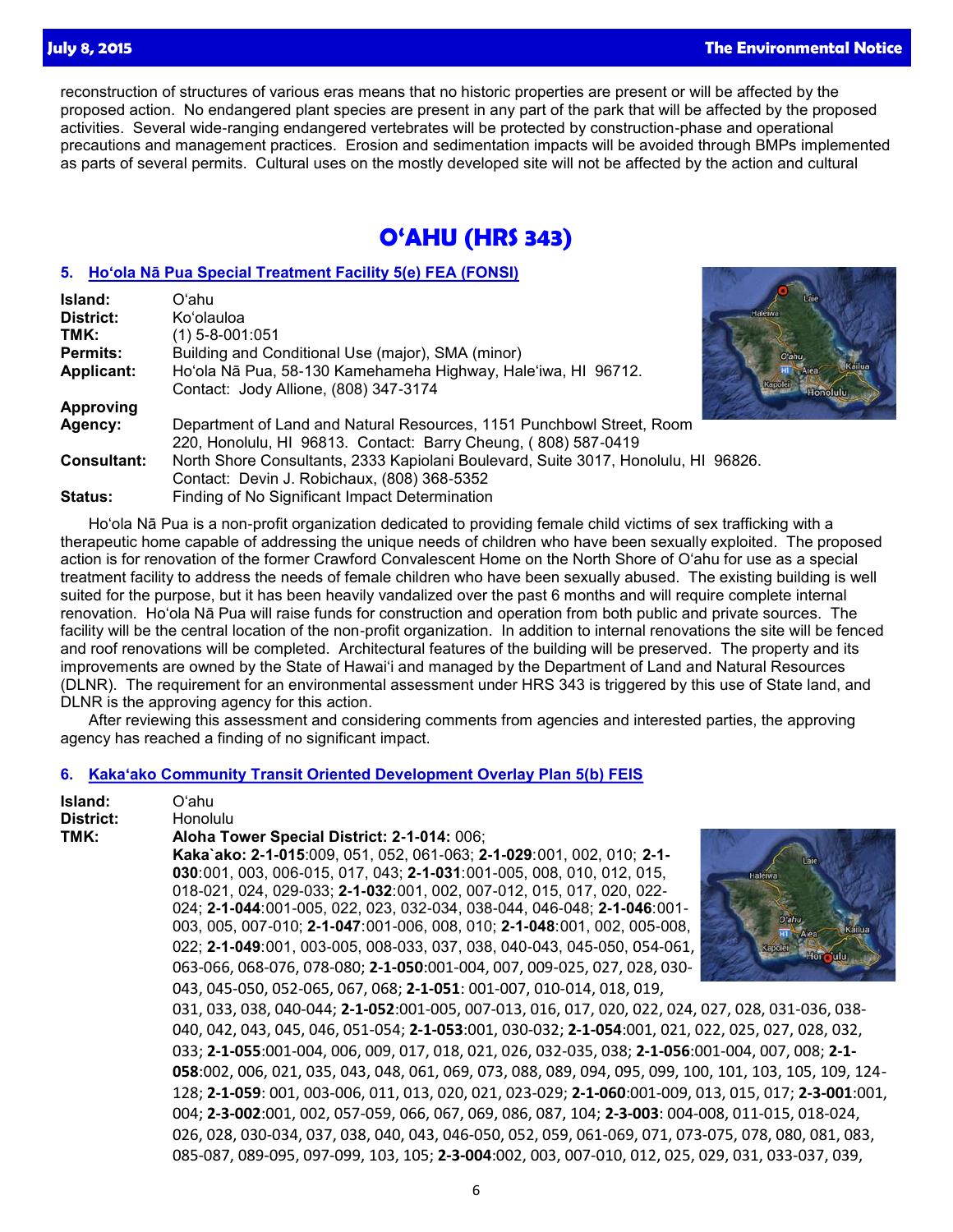048, 051, 061, 065, 069, 071, 076, 079, 080; **2-3-005**: 001, 004-006, 012-017, 019, 022; **2-3-006**: 001, 003, 004, 014-017; **2-3-007**:023, 026-029, 033, 036, 039, 044, 045, 049, 054, 056, 057, 061-064, 066, 067, 069, 078, 091-093, 098-101, 104, 105, 107; **2-3-008**:001-003; **2-3-009**:001; **2-3-010**:001-009, 011- 028, 083, 092-094, 096-107, 111; **2-3-011**:002-025, 029-051, 053, 054 Permits: Subdivision Approval (if applicable), Building & Grading Permits, Installation of Power Lines and Substations, National Pollutant Discharge Elimination System (NPDES) Permit, Noise Permit, Modification of Highway Access Points, Work within the State Highway ROW, Dewatering/Stockpiling, Trenching, Development Permit **Proposing/Determination Agency:** Hawai`i Community Development Authority, 461 Cooke Street, Honolulu, HI 96813. Contact: Amy Mutart, (808) 594-0334 **Accepting Authority:** Governor, State of Hawai`i, Hawai'i State Capitol, Honolulu, HI 96813. Contact: Mike McCartney, Chief of Staff, (808) 586-0034 **Consultant:** Lee Sichter LLC, 45024 Malulani Street #1, Kane`ohe, HI 96744. Contact: Lee Sichter, (808) 382-3836 **Status:** Availability of Final Environmental Impact Statement; the Office of Environmental Quality Control is reviewing the Final EIS on behalf of the governor. The Proposed Action is the implementation of a Plan for Transit-Oriented Development ("TOD") within the Kaka`ako

Community Development District (KCDD). The proposed TOD Plan will serve as an incentive-based overlay on the existing Mauka Area Plan regarding development in the district. The existing Mauka Area Rules will remain in force and any proposed TOD development will be reviewed under TOD incentive-based development rules promulgated by the Hawai'i Community Development Authority. The implementation of TOD is intended to optimize development in the KCDD by promoting the use of smart growth principles, multi-modal transportation, and walkability. The ultimate goal of the Proposed Action is to foster mixed-use residential/commercial development that creates public spaces that are safe, comfortable, diverse, attractive, and fundamentally exhibit the distinct character of the Kaka`ako community.

### **7. [Solomon Elementary School 5\(b\) FEA \(FONSI\)](http://oeqc.doh.hawaii.gov/Shared%20Documents/EA_and_EIS_Online_Library/Oahu/2010s/2015-07-08-OA-5B-FEA-Solomon-Elementary-School.pdf)**

| Island:            | Oʻahu.                                                                                   |  |
|--------------------|------------------------------------------------------------------------------------------|--|
| District:          | Wahiawā                                                                                  |  |
| TMK:               | $(1)$ 7-7-001:007                                                                        |  |
| Permits:           | Chapter 343, HRS Compliance; Historic Preservation, Section 106; National                |  |
|                    | Pollutant Discharge Elimination System (NPDES) Permit; Plan Approval;                    |  |
|                    | Building Permits; Occupancy Permit; Air Conditioning                                     |  |
|                    | <b>Proposing/Determination</b>                                                           |  |
| Agency:            | State of Hawai'i Department of Education, Public Works, 3633 Wai'alae                    |  |
|                    | Avenue, Honolulu, HI 96816. Contact: Duane Kashiwai, (808) 784-5040, Fax: (808) 733-2100 |  |
| <b>Consultant:</b> | PBR HAWAII & Associates, Inc., 1001 Bishop Street, Suite 650, Honolulu, HI 96813.        |  |

- Contact: Catie Culllison, (808) 521-5631, Fax: (808) 523-1402
- **Status:** Finding of No Significant Impact Determination

The Project will utilize State and Federal funds to construct improvements for a replacement school on the site of the existing Solomon Elementary School. Construction will be followed by the demolition of all existing buildings and portables. The new school will be approximately 162,000-square feet and will consist of a two-story classroom building, a two-story administration building, a cafeteria, a covered playcourt, a chiller building, two parking lots with a total of 178 stalls, and a grass playfield.

In 2011, the Department of Defense (DoD) prepared a Facilities Condition Assessment Report on the school based on compliance with DoD Education Activity (DoDEA) practices according to facility condition, spatial adequacy, capacity and technical readiness. The assessment found the school to be well maintained and a good learning environment; however, several building systems were found to be beyond their useful life. Solomon Elementary has been listed as 28th on the prioritized list of military impacted schools nationwide in need of facilities improvements. Needs identified in the report include: electrical system upgrades; windows in place of louvers; larger food service area, cafeteria, and library; eleven additional classrooms to accommodate enrollment that is already over capacity under DoD standards; and a covered play area.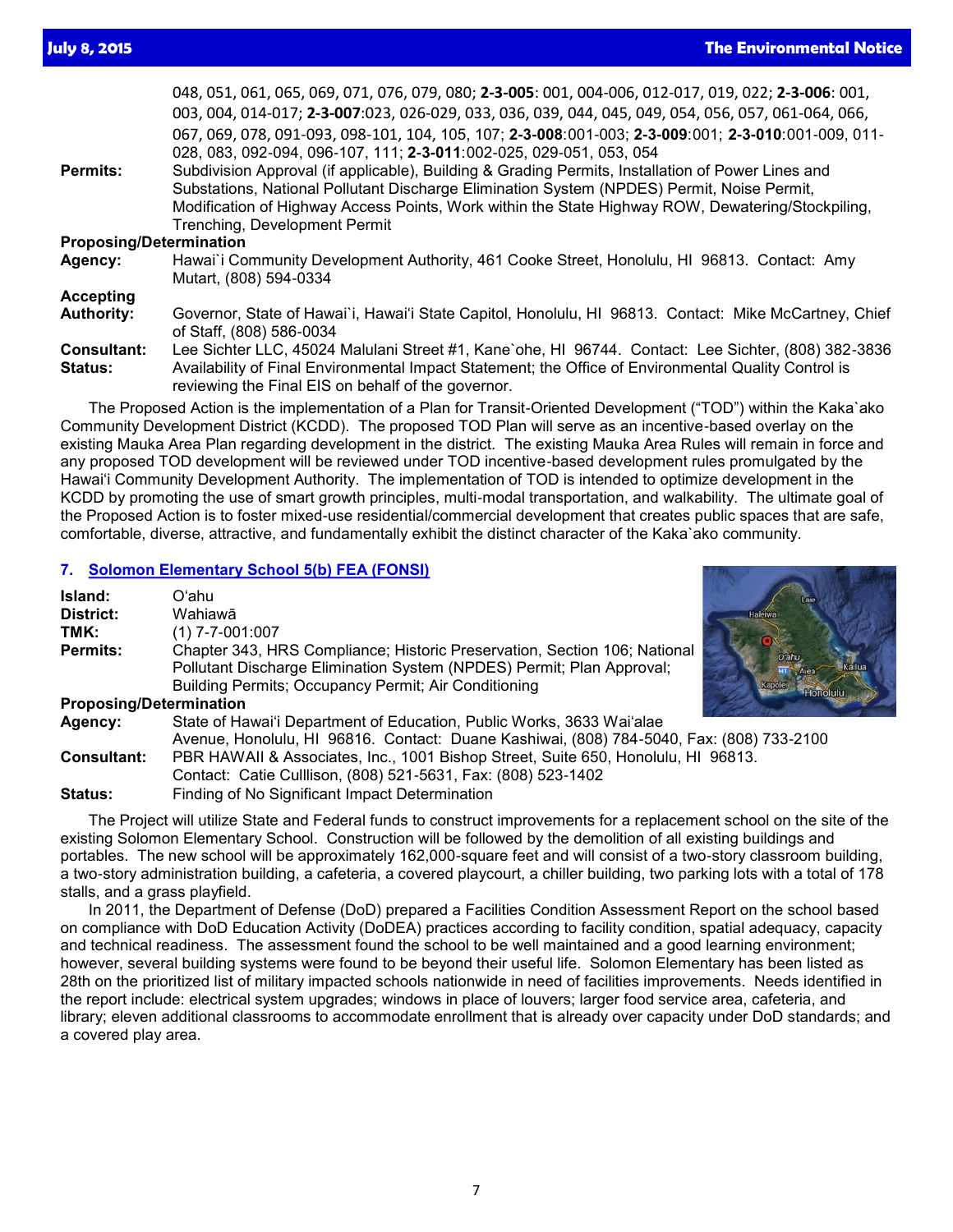## **KAUA'I (HRS 343)**

## **8. [Kumu Camp 5\(e\) DEA \(AFNSI\)](http://oeqc.doh.hawaii.gov/Shared%20Documents/EA_and_EIS_Online_Library/Kauai/2010s/2015-07-08-KA-5E-DEA-Kumu-Camp.pdf)**

| Island:            | Kaua'i                                                                                                                                                                    |        |       |
|--------------------|---------------------------------------------------------------------------------------------------------------------------------------------------------------------------|--------|-------|
| District:          | Kawaihau                                                                                                                                                                  |        |       |
| TMK:               | $(4)$ 4-8-007:001                                                                                                                                                         |        | Kauai |
| <b>Permits:</b>    | HRS Chapter 343 FEA/FONSI, Individual Wastewater Management Permit                                                                                                        |        |       |
| Applicant:         | Homestead Community Development Corporation, P.O. Box 646, Anahola,<br>HI 96703. Contact: Robin P. Danner, (808) 652-0140                                                 | Waimea |       |
| Approving          |                                                                                                                                                                           |        | Koloa |
| Agency:            | Department of Hawaiian Home Lands, State of Hawai'i, 91-5420 Kapolei<br>Parkway, Kapolei, HI 96707.                                                                       |        |       |
| <b>Consultant:</b> | Planning Solutions, Inc., 210 Ward Avenue, Suite 330, Honolulu, HI 96814.<br>Contact: Mākena White, (808) 550-4538                                                        |        |       |
| <b>Status:</b>     | Statutory 30-day public review and comment period starts; comments are due by August 7, 2015.<br>Please send comments to the applicant, approving agency, and consultant. |        |       |

The proposed action consists of DHHL granting a long-term License or Lease that will allow the Homestead Community Development Corporation to continue its Kumu Camp operations in Anahola, Kaua'i. If approved, HCDC will operate campsite facilities, including: metal-framed tent bungalows (tentalows); restrooms equipped with an Individual Wastewater System; a 24ʹ x 36ʹ raised wooden pavilion with temporary roof; two "yurt"-style tents used as enclosed meeting areas; and miscellaneous other facilities (storage structures, solar-powered pathway lighting, a DOH-certified mobile kitchen, outdoor recreation areas, and an imu). It would also use approximately three acres on the eastern part of the parcel as a low impact park and picnic area (no structures). The purposes of the proposed action are to: allow HCDC to provide an outdoor camping experience close to DHHL beneficiaries; utilize DHHL-owned land in the area for its intended purpose as described in Section 207 of the Hawaiian Homes Commission Act; provide a venue for youth and cultural camps to perpetuate Hawaiian culture and values; maintain uses that are compatible with adjacent residential and recreational activities in the area; and ensure that use of the property is consistent with the objectives, policies, and guidelines of the Coastal Zone Management program (HRS Chapter 205A).

## **9. [Mana Drag Race Strip Upgrades 5\(b\) DEA \(AFNSI\)](http://oeqc.doh.hawaii.gov/Shared%20Documents/EA_and_EIS_Online_Library/Kauai/2010s/2015-07-08-KA-5B-DEA-Mana-Drag-Race-Strip-Upgrades.pdf)**

| Island:   | Kaua'i                                                                                                                                                |  |
|-----------|-------------------------------------------------------------------------------------------------------------------------------------------------------|--|
| District: | Waimea                                                                                                                                                |  |
| TMK:      | (4) 1-2-002: 009, 036 & 040                                                                                                                           |  |
| Permits:  | Conservation District Use Permit, Shoreline Setback Determination, Special<br>Management Area Permit, National Pollutant Discharge Elimination System |  |
|           | Permit                                                                                                                                                |  |
|           | <b>Proposing/Determination</b>                                                                                                                        |  |



### **Proposing/Determination**

| Agency:            | Department of Land and Natural Resources, Engineering Division, 1151                   |
|--------------------|----------------------------------------------------------------------------------------|
|                    | Punchbowl Street, Room 221, Honolulu, HI 96813. Contact: Adrian Chang, (808) 587-0260, |
|                    | adrian.n.chang@hawaii.gov                                                              |
| <b>Consultant:</b> | The Limtiaco Consulting Group, 1622 Kanakanui Street, Honolulu, HI 96817.              |

- Contact: Kyle Kaneshiro, (808) 596-7790, kyle@tlcghawaii.com
- **Status:** Statutory 30-day public review and comment period starts; comments are due by August 7, 2015. Please send comments to the proposing/determination agency and consultant.

The State of Hawai'i, Department of Land and Natural Resources (DLNR), in cooperation with the Garden Isle Racing Association (GIRA), proposes electrical and lighting improvements at the Kaua'i Raceway Park (KRP) located in Mana, Kaua'i, Hawai'i. The KRP does not currently have a permanent electrical power connection; portable generators are brought to the site to power lighting, electrical equipment, and mechanical equipment for GIRA's monthly race events at the facility. A mixture of temporary lighting and street-light style light poles are currently used to light the facility for evening events.

The proposed electrical and lighting improvements include installation of approximately 19 stadium-style light poles along the length of the existing race track. The lighting will be downcast to mitigate potential adverse effects to the local seabird population. Additionally, overhead power lines will be extended from the Kaua'i Island Utility Cooperative distribution system on Kaumuali'i Highway to the KRP to provide permanent electrical power to the facility. The project will increase visibility at the facility during evening events, providing a safer and more enjoyable experience for participants. The project will also reduce the KRP reliance on temporary lighting and portable generators.

8

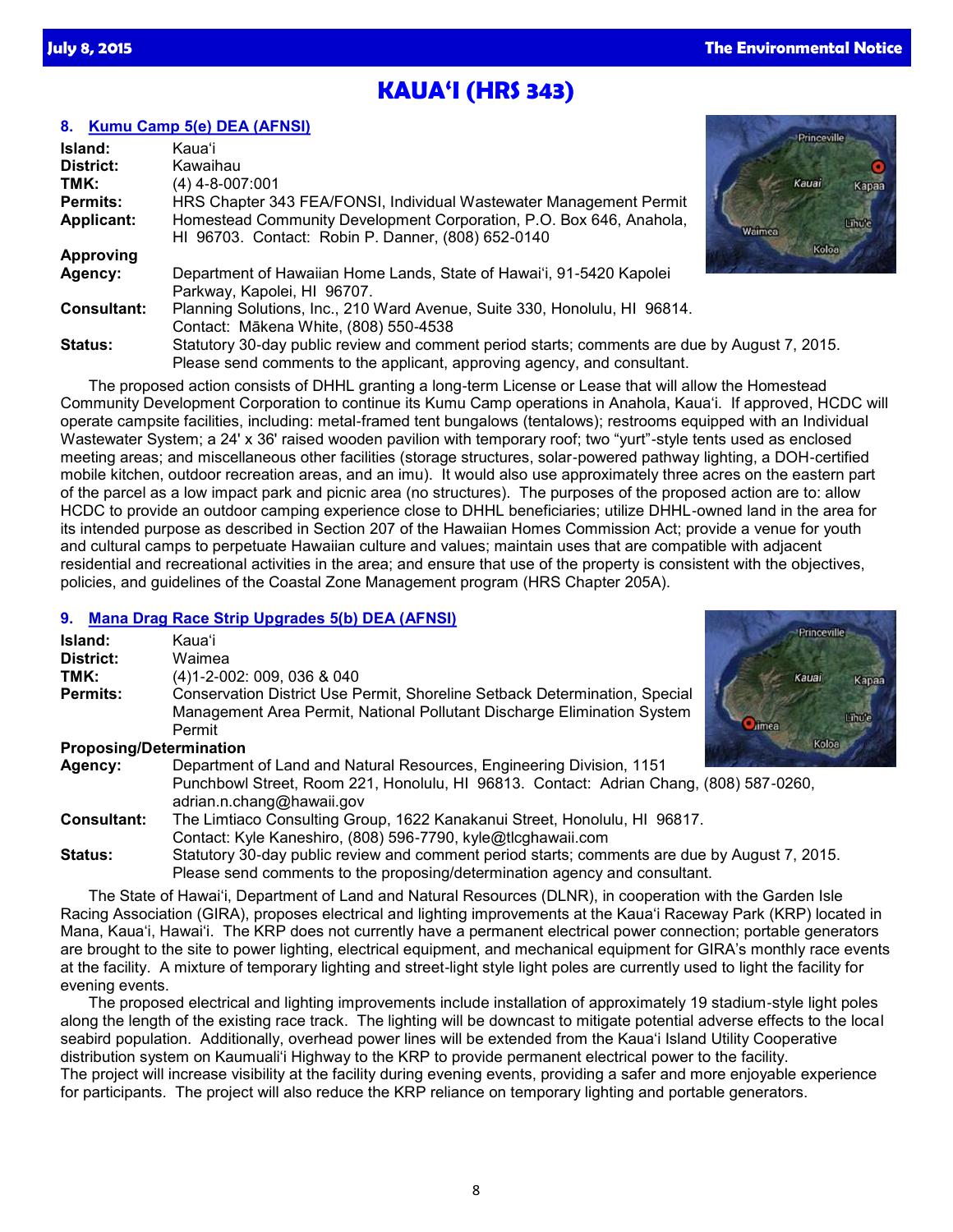## **COASTAL ZONE MANAGEMENT NOTICES**

## **Special Management Area (SMA) Minor Permits**

The SMA Minor permits below have been approved (HRS 205A-30). For more information, contact the county/state Planning Department. Honolulu (768-8014); Hawaiʻi (East 961-8288, West 323-4770); Kauaʻi (241-4050); Maui (270-7735); Kakaʻako or Kalaeloa Community Development District (587-2841).

| <b>Location (TMK)</b>                                | <b>Description (File No.)</b>                                                                                                                                                                      | <b>Applicant/Agent</b>                 |
|------------------------------------------------------|----------------------------------------------------------------------------------------------------------------------------------------------------------------------------------------------------|----------------------------------------|
| Hawai'i: South Hilo (2-7-027: 065; 2-7-004:<br>119)  | Pruning and/or Removal of Designated Trees on Parcel 65 and<br>Parcel 119, with Two Composting Sites on Parcel 119 (SMM 15-<br>335)                                                                | <b>Charlene Prickett</b>               |
| Hawai'i: North Kohala (5-5-008: 066)                 | Construction of a Single-Family Dwelling, Detached Garage,<br>Additional Farm Dwelling and Related Improvements (SMM 15-<br>336)                                                                   | <b>Matthew Kilgore</b>                 |
| Maui: (2-9-002: 052)                                 | Second Farm Dwelling/Pool/Deck/Agricultural Structure (SM2<br>20140048)                                                                                                                            | <b>Peter Niess</b>                     |
| Maui: Lahaina (4-6-001: 009 and 010; 4-6-<br>008:006 | Minor Structures Accessory (SM2 20150044)                                                                                                                                                          | OED & Lahaina Town Action<br>Committee |
| Maui: Kihei (2-1-008: 082)                           | Mechanical Exterior Chase (SM2 20150045)                                                                                                                                                           | Forrest Larson                         |
| Maui: Lahaina (4-6-001: 007 and 010)                 | Landscape Restoration (SM2 20150046)                                                                                                                                                               | Maui Friends of the Library            |
| Maui: Lahaina (4-6-007: 001 and 002)                 | Fence Improvements (SM2 20150047)                                                                                                                                                                  | Department of Management               |
| Maui: (4-3-003: 017)                                 | Dwelling Addition (SM2 20150048)                                                                                                                                                                   | Jones, James L.                        |
| Maui: Kahului (3-7-002: 018)                         | Install PV System (SM2 20150049)                                                                                                                                                                   | Harbor Lights AOAO                     |
| Maui: Makawao (2-1-004: 073)                         | Temporary Fence (SM2 20150050)                                                                                                                                                                     | <b>Scott Fretz</b>                     |
| Maui: Wailuku (3-3-001: 103)                         | Dwelling Addition/Alteration (SM2 20150051)                                                                                                                                                        | Bush Modene Neely Family<br>Trust      |
| Maui: Moloka'i (5-3-002: 042)                        | Awning, Sign, Interior Alterations (SM6 20150003)                                                                                                                                                  | Beatrice Sproat-Augistiro              |
| Maui: Moloka'i (5-4-017: 015)                        | After-the-Fact Main Dwelling Addition (SM6 20150004)                                                                                                                                               | <b>Richard Young</b>                   |
| O'ahu: Hale'iwa (5-9-011: 070)                       | Two New Detached One-Story Retail Buildings with Covered<br>Patios, a New Detached Restroom Building, Landscape Screen-<br>ing, Paved Parking Lot Expansion, and New Loading Area<br>(2015/SMA-24) | Gregory A. Quinn, Architect            |

# **SHORELINE NOTICES**

## **Shoreline Certification Applications**

The shoreline certification applications below are available for review at the Department of Land and Natural Resources Offices on Kauaʻi, Hawaiʻi, Maui, and Honolulu, 1151 Punchbowl Street, Room 220 (HRS 205A-42 and HAR 13-222-12). All comments shall be submitted in writing to the State Land Surveyor, 1151 Punchbowl Street, Room 210, Honolulu, Hawai'i 96813 and postmarked no later than 15 calendar days from the date of the public notice of the application. For more information, call Ian Hirokawa at (808) 587-0420.

| File No. | <b>Date</b> | Location                                                                                                                                                                                                                                       | <b>Applicant/Owner</b>                                             | <b>TMK</b>           |
|----------|-------------|------------------------------------------------------------------------------------------------------------------------------------------------------------------------------------------------------------------------------------------------|--------------------------------------------------------------------|----------------------|
|          |             |                                                                                                                                                                                                                                                |                                                                    |                      |
| OA-1654  | 5/26/15     | Lot 2 of "Mokulēia Beach Tract" being portion of Grant 242 to<br>Kaiaikawaha as shown on Map 1 of Land Court Application 609 situate<br>at Mokulēi'a. Waialua. O'ahu<br>Address: 68-617 Crozier Drive<br>Purpose: Applying for building permit | Ace Land Surveying LLC/ Irmgard<br>Degener                         | $6 - 8 -$<br>004:005 |
| MA-615   | 6/24/15     | Lot 106 (Map 92) of Land Court Application 1744 situate at Hanakaoo,<br>Honokōwai, Ka'anapali, Lahaina, Maui<br>Address: 2780 Keka'a Drive<br>Purpose: Design and permitting purposes                                                          | ControlPoint Surveying, Inc./<br><b>Pleasant Travel Service</b>    | $4 - 4 -$<br>008:007 |
| HA-512   | 6/15/15     | Lot 27, Land Court Application 1800, Map 6 situate at Pohoiki, Puna,<br>Island of Hawai'i<br>Address: 13-105 Pohoiki Road<br>Purpose: Conservation District Use Application                                                                    | The Independent Hawaii<br>Surveyors, Inc./ Luka Hale Land<br>Trust | $1-3-$<br>008:086    |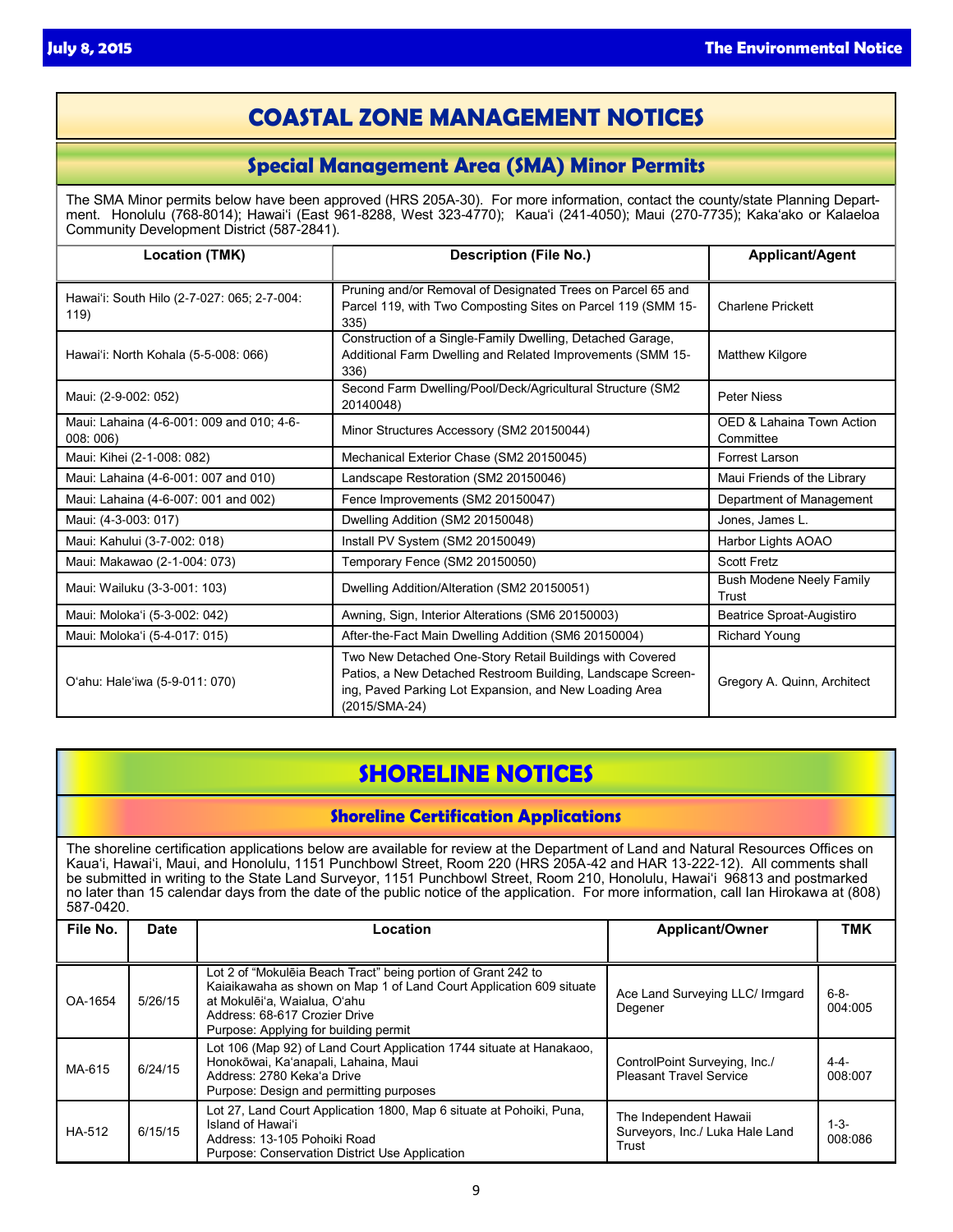## Shoreline Certification Applications Continued . . .

| HA-513        | 6/17/15 | Lots 6 & 7 Lot 6-A (in process of consolidation) of "49 Black Sand<br>Beach" File Plan 2246 being a portion of Royal Patent No. 7522, L.C.<br>Award No. 4452, Apana 3 to H. Kalama & Royal Patent 7523, L.C.<br>Award No. 4452, Apana 4 to H. Kalama situate at Kalahuipua'a and<br>Anaeho'omalu, South Kohala, Island of Hawai'i<br>Address: 68-1086 & 68-1088 Honokaope Place<br>Purpose: New construction | Thomas Pattison/ Black Sand<br><b>Beach Property Trust</b>         | $6 - 8 -$<br>033:006-<br>007 |
|---------------|---------|--------------------------------------------------------------------------------------------------------------------------------------------------------------------------------------------------------------------------------------------------------------------------------------------------------------------------------------------------------------------------------------------------------------|--------------------------------------------------------------------|------------------------------|
| <b>HA-514</b> | 6/16/15 | R.P. 8038, L.C. Aw. 101-G, Ap. 2 to Aio situate at Kalamakumu, South<br>Kona. Island of Hawai'i<br>Address: 82-6017 Beach Road<br>Purpose: Obtain County permits                                                                                                                                                                                                                                             | Wes Thomas Associates/ Steven<br>A. Betts Revocable Trust          | $8 - 2 -$<br>005:011         |
| HA-515        | 6/18/15 | Lot 64 as shown on Map 9 of Ld. Ct. App. 1319 and Lot 22 of Kona<br>Bay Estates (File Plan 1813) being a portion of R.P. 7456, L.C. Aw.<br>8559-B, Ap. 11 to William C. Lunalilo situate at Lanihau Nui and<br>Lanihau Iki, North Kona, Island and County of Hawai'i<br>Address: 75-5468 Kona Bay Drive<br>Purpose: Obtain County permits                                                                    | Wes Thomas Associates/ David A.<br>& Judith L. Kingston            | $7-5-$<br>005:033            |
| KA-399        | 6/12/15 | Lot 27-A-1 situate at Koloa, Kaua'i<br>Address: 2658 Puuholo Road<br>Purpose: Shoreline setback                                                                                                                                                                                                                                                                                                              | Esaki Surveying & Mapping, Inc./<br>Alan B. & Joanne S. Montgomery | $2 - 6 -$<br>007:011         |

| <b>Shoreline Certifications and Rejections</b>                                                                                                                                                                                                                                                                                                                                                                                                                    |                                        |                                                                                                                                                                                                                                                     |                                                            |                             |  |  |  |  |
|-------------------------------------------------------------------------------------------------------------------------------------------------------------------------------------------------------------------------------------------------------------------------------------------------------------------------------------------------------------------------------------------------------------------------------------------------------------------|----------------------------------------|-----------------------------------------------------------------------------------------------------------------------------------------------------------------------------------------------------------------------------------------------------|------------------------------------------------------------|-----------------------------|--|--|--|--|
| The shoreline notices below have been proposed for certification or rejection by the Department of Land and Natural Resources (HRS<br>205A-42 and HAR 13-222-26). Any person or agency who wants to appeal shall file a notice of appeal in writing with DLNR no later<br>than 20 calendar days from the date of this public notice. Send the appeal to the Board of Land and Natural Resources, 1151 Punch-<br>l bowl Street, Room 220, Honolulu, Hawai'i 96813. |                                        |                                                                                                                                                                                                                                                     |                                                            |                             |  |  |  |  |
| HA-506                                                                                                                                                                                                                                                                                                                                                                                                                                                            | Proposed<br>Shoreline<br>Certification | Lot F-3, portion of Grant 7875, L.C. Aw. 11215, Apana 1 to<br>Aaron Keali'iahonui situate at Papaikou, South Hilo, Island of<br>Hawai'i<br>Address: Hawaii Belt Road<br>Purpose: Determine setback                                                  | Wayne Subica/ Leonard<br>Gambla & Dawn Herron              | 2-7-004:142                 |  |  |  |  |
| KA-398                                                                                                                                                                                                                                                                                                                                                                                                                                                            | Proposed<br>Shoreline<br>Certification | Parcel 2 being portion of the Government (Crown) Land of<br>Waimea and Parcel 40 being portion of the Government (Crown)<br>Land of Waimea situate at Kekaha, Waimea, Kaua'i<br>Address: Kaumuali'i Highway<br>Purpose: Determine shoreline setback | Esaki Surveying and Mapping.<br>Inc./ State of Hawaii DLNR | 1-2-002:036, 040            |  |  |  |  |
| HA-493                                                                                                                                                                                                                                                                                                                                                                                                                                                            | Rejection                              | Lot F and Lot 15-B being a portion of R.P. 7844, L.C. Aw. 7715,<br>Ap. 12 to Lota Kamehameha situate at Keauhou 2 <sup>nd</sup> , North<br>Kona. Island of Hawai'i<br>Address: 78-127 & 78-128 Ehukai Street                                        | Wes Thomas Associates/ Kona<br><b>Surf Partners LLC</b>    | 7-8-012:058 7-8-<br>010:038 |  |  |  |  |



Purpose: Obtain County permits

**Hardened shoreline at Kakaʻako Waterfront Park**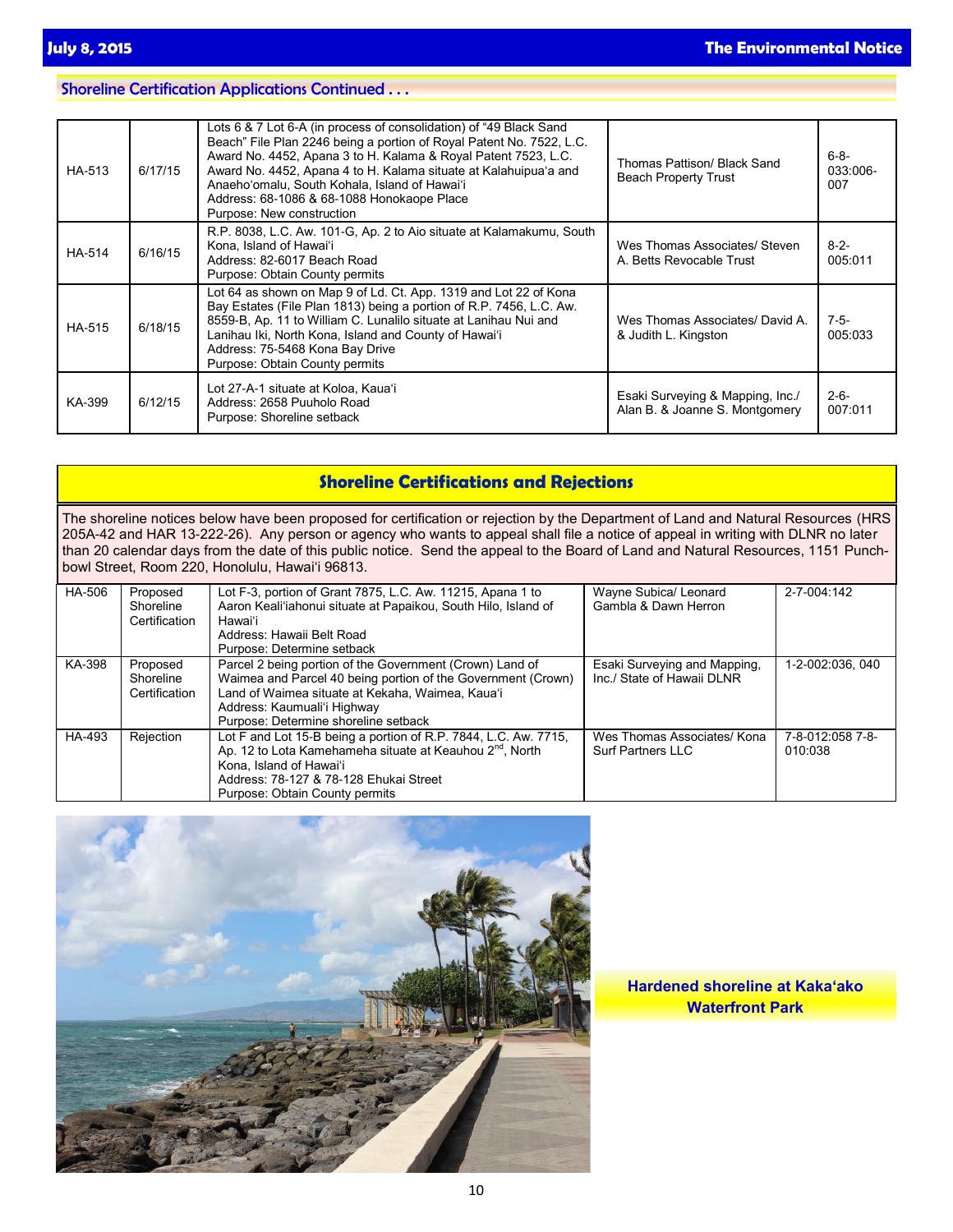## **FEDERAL NOTICES**

This notice lists relevant entries from the Federal Register, gleaned from a search of Hawai'i-based entries published since the date of the last issue of The Environmental Notice. For the PDF file click on the title link, also available at <http://www.gpo.gov/fdsys/>

**1. [Notice of Intent To Prepare a Programmatic Draft En](http://www.gpo.gov/fdsys/pkg/FR-2015-06-30/pdf/2015-16152.pdf)vironmental Impact Statement for Invasive Rodent and Mongoose Control and Eradication on U.S. Pacific Islands Within the National Wildlife Refuge System and in Native Ecosystems in Hawaiʻi** — June 30, 2015

We, the U.S. Fish and Wildlife Service (Service), intend to prepare a Programmatic Draft Environmental Impact Statement (PDEIS) to analyze the impacts of, and alternatives to, using integrated pest management (IPM) to control or eradicate invasive rodents and mongooses on U.S. Pacific Islands within the National Wildlife Refuge System (Refuge System) and in native ecosystems in Hawaii and to protect native wildlife and plants, including federally listed threatened and endangered species and designated critical habitats. The PDEIS is for informational and planning purposes to improve and facilitate rodent and mongoose control on Federal, State, and private lands through the IPM process; it does not initiate any specific action or project. The PDEIS will be prepared in accordance with the requirements of the National Environmental Policy Act (NEPA) and in compliance with the State of Hawaii's environmental review process. The lead agencies for preparing the PDEIS are the Service and the State of Hawaii Department of Land and Natural Resources (DLNR), Division of Forestry and Wildlife (DOFAW). With this notice, the Service and DOFAW request comments, recommendations, and advice on the scope of issues, alternatives, and mitigation to be addressed in the PDEIS.

DATES: To ensure consideration, we must receive your written comments on or before October 28, 2015 to ensure all relevant information and recommendations are considered during the PDEIS process; addresses can be found by following the linked title of this entry. Public scoping meetings will be held at a later date. Meeting dates, locations, and times will be announced in a future notice. At a later date, DOFAW will be publishing an Environmental Impact Statement preparation notice, as defined by Chapters 201N and 343 of the Hawaii Revised Statutes and title 11, chapter 200 of the Hawaii Administrative Rules, in The Environmental Bulletin published by the Hawaii State Office of Environmental Quality Control (OEQC).

FOR FURTHER INFORMATION CONTACT: Kristi Young, Acting Field Supervisor, U.S. Fish and Wildlife Service, Pacific Islands Fish and Wildlife Office, 300 Ala Moana Boulevard, Room 3–122, Honolulu, HI 96850; telephone (808– 792–9400); facsimile (808– 792–9581).

#### **2. [Notice of Availability of Record of Decision for Navy Real Estate Actions in Support of Ho](http://www.gpo.gov/fdsys/pkg/FR-2015-06-26/pdf/2015-15717.pdf)nolulu High-Capacity Transit Corridor Project, Hawaii** — June 26, 2015

The Department of the Navy (DoN), after participating as a cooperating agency and carefully and independently reviewing and evaluating the Final Environmental Impact Statement (EIS) for the Honolulu High-Capacity Transit Corridor Project (HHCTCP), prepared by the U.S. Department of Transportation Federal Transit Administration (FTA) and the City and County of Honolulu Department of Transportation Services, announces its decision to adopt the Final EIS and implement several real estate actions in support of the HHCTCP as set out in the Airport Alternative, which was identified as the preferred alternative in the Final EIS. DoN real estate actions would involve the conveyance of approximately 1.6 acres of land and the granting of various easements and license agreements to allow for construction and operation of the HHCTCP.

SUPPLEMENTARY INFORMATION: The complete text of the Record of Decision is available at [https://www.cnic.navy.mil/](https://www.cnic.navy.mil/regions/cnrh/om/environmental/rod-notice---honolulu-rail-transit.html) [NavyROD\\_HHCTC.](https://www.cnic.navy.mil/regions/cnrh/om/environmental/rod-notice---honolulu-rail-transit.html) The FTA's Final EIS dated June 2010 and supporting documents are available at [http://www.honolulutransit.org/](http://www.honolulutransit.org/document-library/eis.aspx) [document-library/eis.aspx.](http://www.honolulutransit.org/document-library/eis.aspx)

### **3**. **[Endangered and Threatened Wildlife and Plants; Technical Corrections for 54 Wildlife and Plant Species on the List of](http://www.gpo.gov/fdsys/pkg/FR-2015-06-23/pdf/2015-15212.pdf)  [Endangered and Threatened Wildlife and Plants](http://www.gpo.gov/fdsys/pkg/FR-2015-06-23/pdf/2015-15212.pdf)** — June 23, 2015

We, the U.S. Fish and Wildlife Service (Service), announce the revised taxonomy of 4 wildlife species and 50 plant species under the Endangered Species Act of 1973, as amended (Act). We are revising the List of Endangered and Threatened Wildlife and the List of Endangered and Threatened Plants to reflect the current scientifically accepted taxonomy and nomenclature of these species.

DATES: This rule is effective September 21, 2015 without further action, unless significant adverse comment is received by July 23, 2015. If significant adverse comment is received regarding taxonomic changes for any of these species, we will publish in the Federal Register a timely withdrawal of the rule.

FOR FURTHER INFORMATION CONTACT: Marilet Zablan, Program Manager for Restoration and Endangered Species Classification, U.S. Fish and Wildlife Service, Pacific Regional Office, Ecological Services, 911 NE 11th Avenue, Portland, OR 97232; telephone 503–231–6131.

## **4. [Meeting for Kalaupapa National Historical Park Advisory Commission](http://www.gpo.gov/fdsys/pkg/FR-2015-07-06/pdf/2015-16485.pdf)** — July 6, 2015

The public meeting of the Kalaupapa National Historical Park Advisory Commission will be held on Wednesday, July 29, 2015, at 9:45 a.m. (HST) at Paschoal Hall, Kalaupapa National Historical Park, Kalaupapa, Hawaii 96742.

FOR FURTHER INFORMATION CONTACT: Further information concerning this meeting may be obtained from the Designated Federal Official Erika Stein Espaniola, Superintendent, Kalaupapa National Historical Park, P.O. Box 2222, Kalaupapa, Hawaii 96742, telephone (808) 567–6802, ext. 1100.